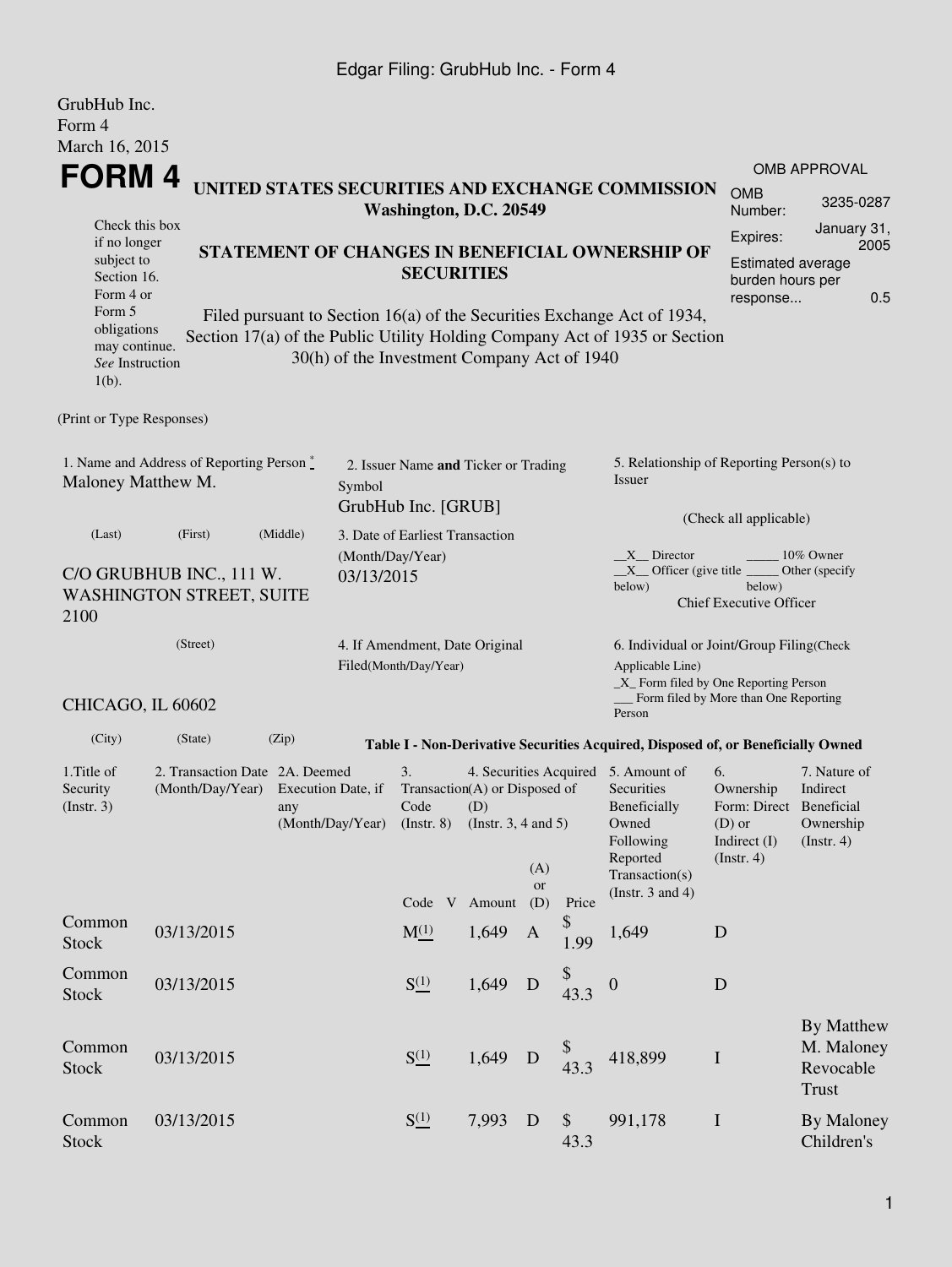|                                                      |                                                                       |                                                                                                             | Edgar Filing: GrubHub Inc. - Form 4                                                                                                             |                                |                                                                                                    |       |                                                                                                                                                                         |                            |                                                                                    |                                               |                 |
|------------------------------------------------------|-----------------------------------------------------------------------|-------------------------------------------------------------------------------------------------------------|-------------------------------------------------------------------------------------------------------------------------------------------------|--------------------------------|----------------------------------------------------------------------------------------------------|-------|-------------------------------------------------------------------------------------------------------------------------------------------------------------------------|----------------------------|------------------------------------------------------------------------------------|-----------------------------------------------|-----------------|
|                                                      |                                                                       |                                                                                                             |                                                                                                                                                 |                                |                                                                                                    |       |                                                                                                                                                                         |                            | 2014<br>Exempt<br>Trust $(2)$                                                      |                                               |                 |
| Common<br><b>Stock</b>                               | 03/13/2015                                                            |                                                                                                             | $S^{(1)}_{-}$                                                                                                                                   | 3,200                          | D                                                                                                  | 43.3  | 396,846                                                                                                                                                                 | $\mathbf I$                | By Holly R.<br>Maloney<br>Revocable<br>Trust $(2)$                                 |                                               |                 |
|                                                      |                                                                       | Reminder: Report on a separate line for each class of securities beneficially owned directly or indirectly. |                                                                                                                                                 |                                |                                                                                                    |       |                                                                                                                                                                         |                            |                                                                                    |                                               |                 |
|                                                      |                                                                       |                                                                                                             |                                                                                                                                                 | number.                        |                                                                                                    |       | Persons who respond to the collection of<br>information contained in this form are not<br>required to respond unless the form<br>displays a currently valid OMB control |                            | <b>SEC 1474</b><br>$(9-02)$                                                        |                                               |                 |
|                                                      |                                                                       |                                                                                                             | Table II - Derivative Securities Acquired, Disposed of, or Beneficially Owned<br>(e.g., puts, calls, warrants, options, convertible securities) |                                |                                                                                                    |       |                                                                                                                                                                         |                            |                                                                                    |                                               |                 |
| 1. Title of<br>Derivative<br>Security<br>(Insert. 3) | 2.<br>Conversion<br>or Exercise<br>Price of<br>Derivative<br>Security | 3. Transaction Date 3A. Deemed<br>(Month/Day/Year)                                                          | Execution Date, if<br>any<br>(Month/Day/Year)                                                                                                   | 4.<br>Code<br>$($ Instr. 8 $)$ | 5. Number<br>Securities<br>Acquired<br>$(A)$ or<br>Disposed of<br>(D)<br>(Instr. 3, 4,<br>and $5)$ |       | 6. Date Exercisable and<br>Transaction f Derivative Expiration Date<br>(Month/Day/Year)                                                                                 |                            | 7. Title and Amount of 8.<br><b>Underlying Securities</b><br>(Instr. $3$ and $4$ ) |                                               | De<br>Se<br>(In |
|                                                      |                                                                       |                                                                                                             |                                                                                                                                                 | Code V (A)                     |                                                                                                    | (D)   | Date<br>Exercisable                                                                                                                                                     | Expiration<br>Date         | Title                                                                              | Amount<br>or<br>Number<br>of<br><b>Shares</b> |                 |
| <b>Stock</b><br>Option<br>(Right to<br>Buy)          | \$1.99                                                                | 03/13/2015                                                                                                  |                                                                                                                                                 | $M^{(1)}$                      |                                                                                                    | 1,649 |                                                                                                                                                                         | $\frac{(3)}{2}$ 04/23/2022 | Common<br>Stock                                                                    | 1,649                                         |                 |
|                                                      |                                                                       | <b>Reporting Owners</b>                                                                                     |                                                                                                                                                 |                                |                                                                                                    |       |                                                                                                                                                                         |                            |                                                                                    |                                               |                 |
|                                                      |                                                                       | <b>Reporting Owner Name / Address</b>                                                                       |                                                                                                                                                 |                                |                                                                                                    |       | <b>Relationships</b>                                                                                                                                                    |                            |                                                                                    |                                               |                 |

|                                                                                                     | Director         | $10\%$ Owner | Officer                 | Other |  |  |
|-----------------------------------------------------------------------------------------------------|------------------|--------------|-------------------------|-------|--|--|
| Maloney Matthew M.<br>C/O GRUBHUB INC.<br>111 W. WASHINGTON STREET, SUITE 2100<br>CHICAGO, IL 60602 | $\boldsymbol{X}$ |              | Chief Executive Officer |       |  |  |
| <b>Signatures</b>                                                                                   |                  |              |                         |       |  |  |
| /s/ Adam DeWitt, as attorney-in-fact for Matthew<br>Maloney                                         | 03/16/2015       |              |                         |       |  |  |
| ***Signature of Reporting Person                                                                    |                  | Date         |                         |       |  |  |